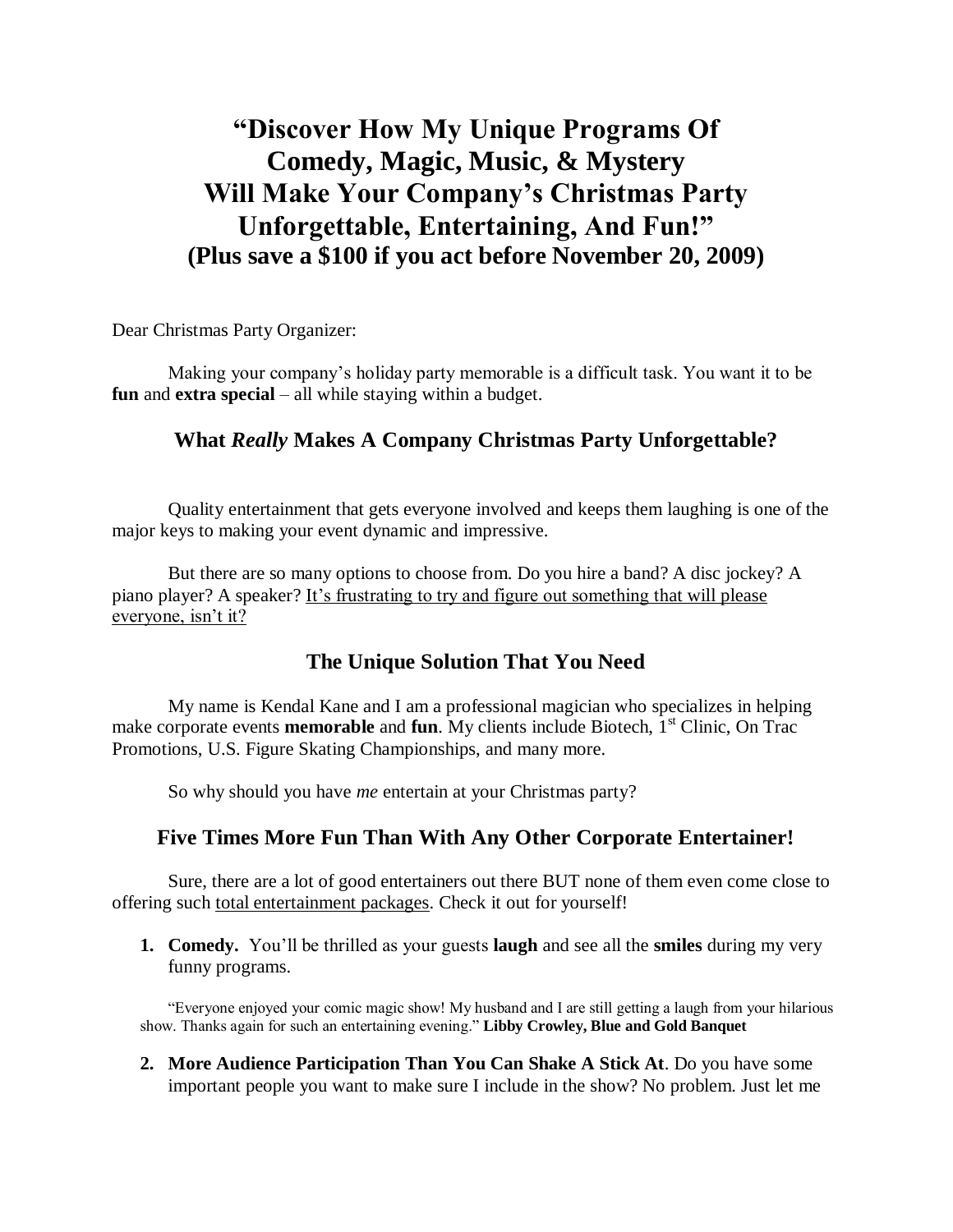know who they are and I'll make sure that they get involved. Everyone is treated with respect but we do have a good time with them!

*"I wish I had been looking over your shoulder the whole evening, to see the delight and amazement on everyone's face!"* **Bill Stevens, Biotech.**

**3. Unbelievable Magic & Mindreading.** Even after you see this you won't believe it. You will be left scratching your head and wondering if **E.S.P.** actually exists.

*"It has been such a joy to work with someone as talented as Kendal Kane. We heard so many complimentary comments about you. You were everything I expected you to be – and even more!* **Sandy Moore, H.R., 1st Clinic.**

**4. Music & Theater.** My show has a unique blend of magic, theater, and music to create an enchanted evening of mystery appropriate for *all* ages.

*"Everyone loved your combination of music. Your magic went right along with the music which was the highlight of our party!"* **Randy Smile, GM, Walmart.**

**5. Free Magic Tricks.** All my entertainment packages include up to 100 FREE magic tricks for you to give to your guests. These cost the company nothing and everyone gets to take home something unique to remember the event by.

*"Everyone raved about your performance. I received many compliments about your show, amazing and funny were the most popular. "* **June Wilson, Fortis**

## **Three Entertainment Packages Guaranteed To Make Your Event More Fun, More Memorable, More Incredible, More Dynamic, And More Enjoyable Than Ever Before…**

-----------------------------------------------------------------------------------------------------------

**"They laughed when I told them I could tell their future but their laughter turned to amazement after I read their palm…"**

#### *The Bronze Package*

One of the important factors in creating a really special event is to make sure that your guests start having fun right away… minutes after they arrive.

People love to experience magic, especially up close, and in their own hands. You'll be delighted to hear the gasps of **amazement** and **laughter** as your guests are mesmerized with their own 5 to 7 minute mini magic show that will make a lasting, **positive impression** you desire.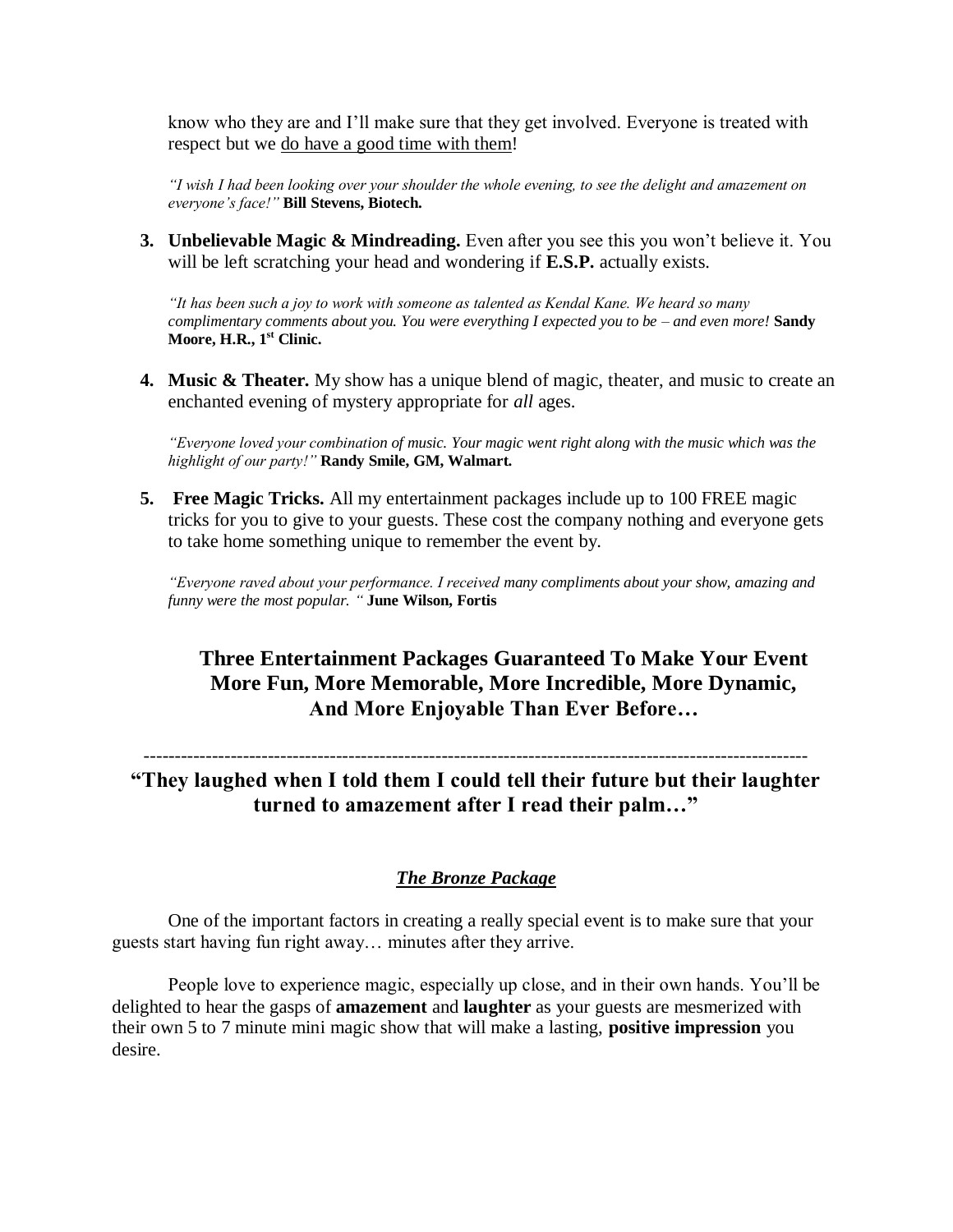It's during this cocktail hour that the magic happens one-on-one, right under your guest's noses and even right in their hands, setting the stage for an entire evening of fun and amazement. (*If you've ever seen David Blaine or Cris Angel's magic on TV, you already know how powerful an experience this type of "close-up" magic can be!*).

## **Magic, Music, And Mystery: An Enchanting After Dinner Show That Leaves You Spellbound!**

---------------------------------------------------------------------------------------------------------------------

#### *The Silver Package*

If you are looking for a more formal show, this package is for you! A 45-minute comedy audience participation show that has a unique blend of magic, theater, and music to create an enchanted evening of mystery appropriate for *all* ages.

#### **Imagine You… Holding An Audience Spellbound With Your Own Feat Of Magic!**

You or another person in your company will actually someone else's mind during the show. Everyone in the audience will be completely stunned, making you a star. **Unbelievable Magic & Mind Reading**. Even after you see this you won't believe it. You will be left scratching your head and wondering if **E.S.P.** actually exists.

## **Experience The Best Of Both Worlds… An Incredible Entertainment Combination**

---------------------------------------------------------------------------------------------------------------------

#### *The Gold Package*

This **deluxe combination** package includes the walk around magic and the complete 45 minute "Magic, Music, & Mystery" after dinner show.

It is an ideal partnership that will make your important meeting or event, extra special.

---------------------------------------------------------------------------------------------------------------------